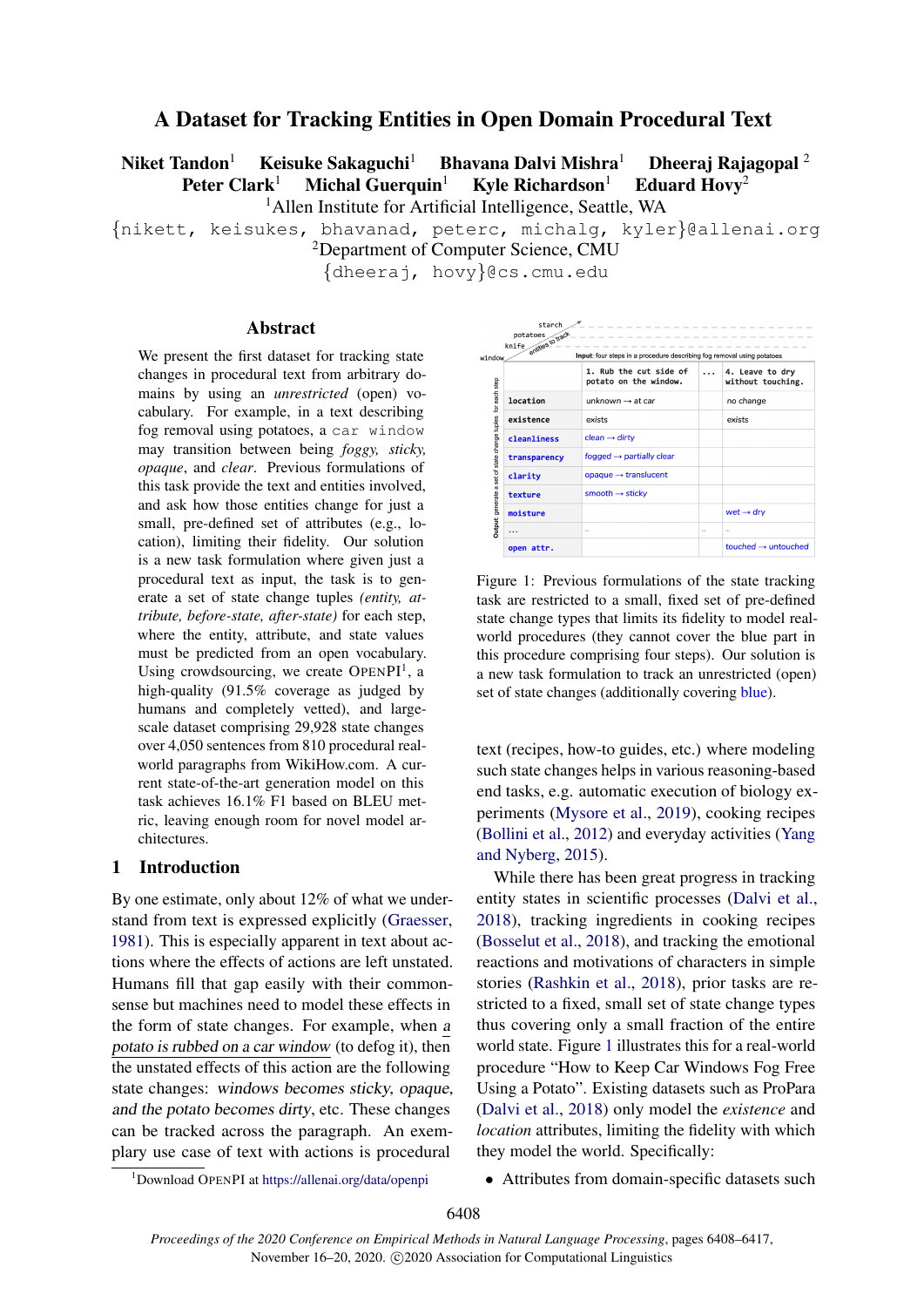as ProPara [\(Dalvi et al.,](#page-8-3) [2018\)](#page-8-3) and Recipes [\(Bosselut et al.,](#page-8-4) [2018\)](#page-8-4) together, only cover  $\sim$ 40% of the state changes that people typically mention when describing state changes in real-world paragraphs from WikiHow (§[2.1\)](#page-1-0).

- The set of attributes that people naturally use to describe state changes is large, and hence hard to pre-enumerate ahead of time (especially when the target domain is unknown). Even a comprehensive list of popular attributes failed to cover 20% of those used in practice  $(\S 4.2)$  $(\S 4.2)$ .
- The dominant approach in existing datasets is to assume that changing entities are mentioned as spans in the procedural text. However, in unconstrained human descriptions of changes, ∼40% of the referred-to entities were unmentioned in the text (e.g., the knife and cutting board in several cooking recipes) (§[4.4\)](#page-5-0).

Addressing these limitations, our solution is a new task formulation to track an unrestricted (open) set of state changes: Rather than provide the text and entities, and ask how those entities change for a pre-defined set of attributes at each step, we instead provide just the input text, and ask for the set of state changes at each step, each describing the before and after values of an attribute of an entity in the form (attribute of entity was valuebefore before and  $value_{after}$  afterwards.). Importantly, the vocabularies for attributes, entities, and values is open (not pre-defined). Our contributions are:

- (i) we introduce a novel task of tracking an unrestricted (open) set of state change types (§[2\)](#page-1-1).
- (ii) we create a large-scale ( $\sim$ 30K state changes), high-quality ∼ 91.5% coverage and human vetted) crowdsourced annotated dataset OPENPI, from a general domain text serving as training dataset for this task (§[4\)](#page-3-0).
- (iii) we establish a strong generation baseline demonstrating the difficulty of this task  $(\S 5)$  $(\S 5)$ , and present an error analysis suggesting avenues for future research (§[6.3\)](#page-7-0).

### <span id="page-1-1"></span>2 Proposed Task: OPENPI

From a procedural paragraph with sentences (i.e., steps)  $step_1 \dots step_K$ , construct K data points, one per step.

Input: As input we are given a procedural text comprising current step  $step_i$  as query and all past step as context  $step_1 \cdots step_{i-1}$ . We denote the

input as  $x = (x_q, x_c)$ , where  $x_q$  is the step for which we need the state changes (i.e. the query) and  $x_c$  is the context.

Here, we use the common assumption [\(Dalvi](#page-8-3) [et al.,](#page-8-3) [2018\)](#page-8-3) that the steps in procedural text are ordered such that the context required for  $step_i$  is mentioned in  $step_1 \cdots step_{i-1}$ .

**Output:** The output is a set of zero or more state changes  $y = \{y_i\}$ . A state change  $y_i$  is of the form: attr of ent was val<sub>pre</sub> before and val<sub>post</sub> afterwards

Here, *attr* is the attribute or state change type, and *ent* is the changed entity.  $val_{pre}$  is the precondition (i.e., the state value before), and  $val_{post}$  is the postcondition (i.e., the state value afterwards). Pre/ postcondition *adj\_or\_relp*( $y_i^{pre}$  $i_i^{pre}$ ) can be an adjectival phrase or a relational phrase. In this task,  $attr, ent, val_{pre}$  and  $val_{post}$  are open form text i.e. they are not tied to any fixed, constrained vocabulary.

Example: Consider the running example:  $x =$ (context: The window of your car is foggy, query: Rub half potato on the window). Then,  $\{y\} = \{$  transparency of window was fogged before and partially clear afterwards, stickiness of window was smooth before and sticky afterwards  $\}$ . In  $y_1$ ,  $attr = transparency$ ,  $ent = window$ ,  $val_{pre}$  = fogged and  $val_{post}$  = partially clear

### <span id="page-1-0"></span>2.1 Unique Challenges

OPENPI has two unique challenges that are not found in any existing state change dataset.

• Variable size, low-specificity output: [\(Jas](#page-8-6) [and Parikh,](#page-8-6) [2015\)](#page-8-6) introduce the notion of image specificity which measures the amount of variance in multiple viable descriptions of the same image (typically, each image has exactly  $K$  descriptions from  $K$  annotators). Low specificity implies very different descriptions that are not mere re-phrasings. In OPENPI the output  $y$  has low-specificity (low specificity is also called high complexity output). To achieve low specificity outputs, existing methods learn to generate diverse responses by sampling different keywords and using a reinforcement learning approach for training [\(Gao et al.,](#page-8-7) [2019\)](#page-8-7) or use a diverse beam search [\(Vijayakumar et al.,](#page-9-1) [2018\)](#page-9-1) based approach on a typical encoder to decode diverse outputs. However, they all assume that the output set size is fixed to  $K$  (typically each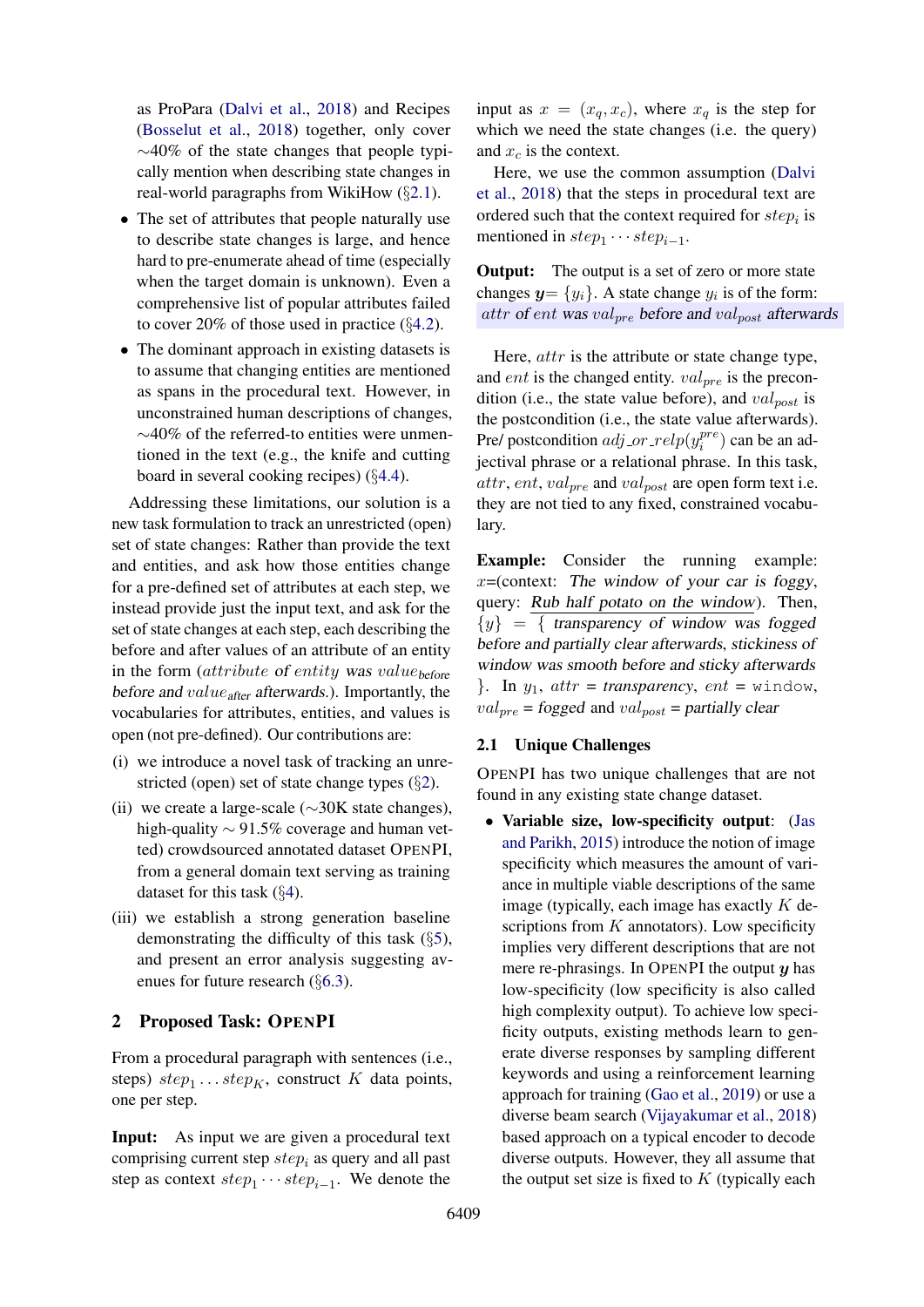| Input $x$                       | Output $y$                                                                                                                                                                                                          |
|---------------------------------|---------------------------------------------------------------------------------------------------------------------------------------------------------------------------------------------------------------------|
| Apply insecticide to peonies.   | the location of insecticide was in bottle before and on peonies afterwards.<br>the health of bugs were healthy before and dying afterwards.                                                                         |
| Dip the peony flowers in water. | the moisture of flowers was dry before and wet afterwards.<br>the cleanliness of peonies were dirty before and clean afterwards.                                                                                    |
| Stop ants from climb use trap   | the organization of trap was disassembled before and assembled after<br>the well being of plants were troubled before and healthy afterwards.                                                                       |
| Combine apricots,  in blender.  | the location of apricots was on counter before and in blender afterwards.<br>the state of ingredients were separate before and combined afterwards.<br>the weight of blender was light before and heavy afterwards. |
| Add oil until dressing thick.   | the state of ingredients were separate before and combined afterwards.<br>the location of oil was on counter before and in blender afterwards.                                                                      |
| Stir in the basil.              | the location of dressing was in blender before and on serving plate<br>the location of basil was outside blender before and in blender afterwards.<br>the weight of blender was heavy before and light afterwards.  |

Table 1: Examples of the task based on our dataset. The input x comprises a **query**  $x_q$  and a context  $x_c$  (past sentences before this step in the paragraph– not shown due to limited space). The output is a set  $y$  of pre and postconditions. The paragraphs in this table are: above (how to clean oven) and below (cooking recipe).

sample is annotated by exactly  $K$  annotators). In our case, however, the number of items in  $y$  is variable, making these existing solutions inapplicable.

• Open vocabulary: In OPENPI attr, ent,  $val_{pre}$  and  $val_{post}$  are not restricted to any fixed, small vocabulary. Previous task formulations such as [\(Bosselut et al.,](#page-8-4) [2018;](#page-8-4) [Dalvi](#page-8-3) [et al.,](#page-8-3) [2018\)](#page-8-3), made the assumption that ent is given, attr is from a vocabulary of less than 10 classes, and  $val_{pre}$  or  $val_{post}$  are either from a small external vocabulary or a span in  $x^2$  $x^2$ . In contrast, in OPENPI, the entities may not be present in the sentence or even the context, and the state change types and values can come from a rather open vocabulary. This openness brings a variety of challenges: (i) presupposed entities: these are entities that are not present in  $x$  and perceived through background knowl-

<span id="page-2-1"></span>

| Task             | Vocab. | Specificity | Output<br>size |
|------------------|--------|-------------|----------------|
| <b>Story CSK</b> | open   | high        | fixed          |
| ProPara          | closed | high        | fixed          |
| Recipes Task     | closed | low         | fixed          |
| <b>ALFRED</b>    | closed | high        | fixed          |
| VirtualHome      | closed | high        | fixed          |
| OpenPI           | open   | low         | variable       |

Table 2: Comparison of our dataset to existing datasets

edge, (ii) zero shot learning: during inference on a previously unseen domain, there are previously unseen attributes, entities, and state change types. This makes the problem very challenging and places this task in a novel setting (see  $\S3.1$ )

### 3 Related Work

Tracking state changes: Procedural text understanding addresses the task of tracking entity states throughout the text [\(Bosselut et al.,](#page-8-4) [2018;](#page-8-4) [Henaff](#page-8-8) [et al.,](#page-8-8) [2017\)](#page-8-8). This ability is an important part of

<span id="page-2-0"></span><sup>&</sup>lt;sup>2</sup>We matched an exhaustive list of synonyms of existing attributes from existing datasets ProPara and Recipes: *existence, location, temperature, composition, cleanliness, cookedness, shape, rotation, accessibility* and found that only ∼40% of the attributes in OPENPI are covered by these (however, these datasets cannot cover the open vocabulary of entities and attribute values)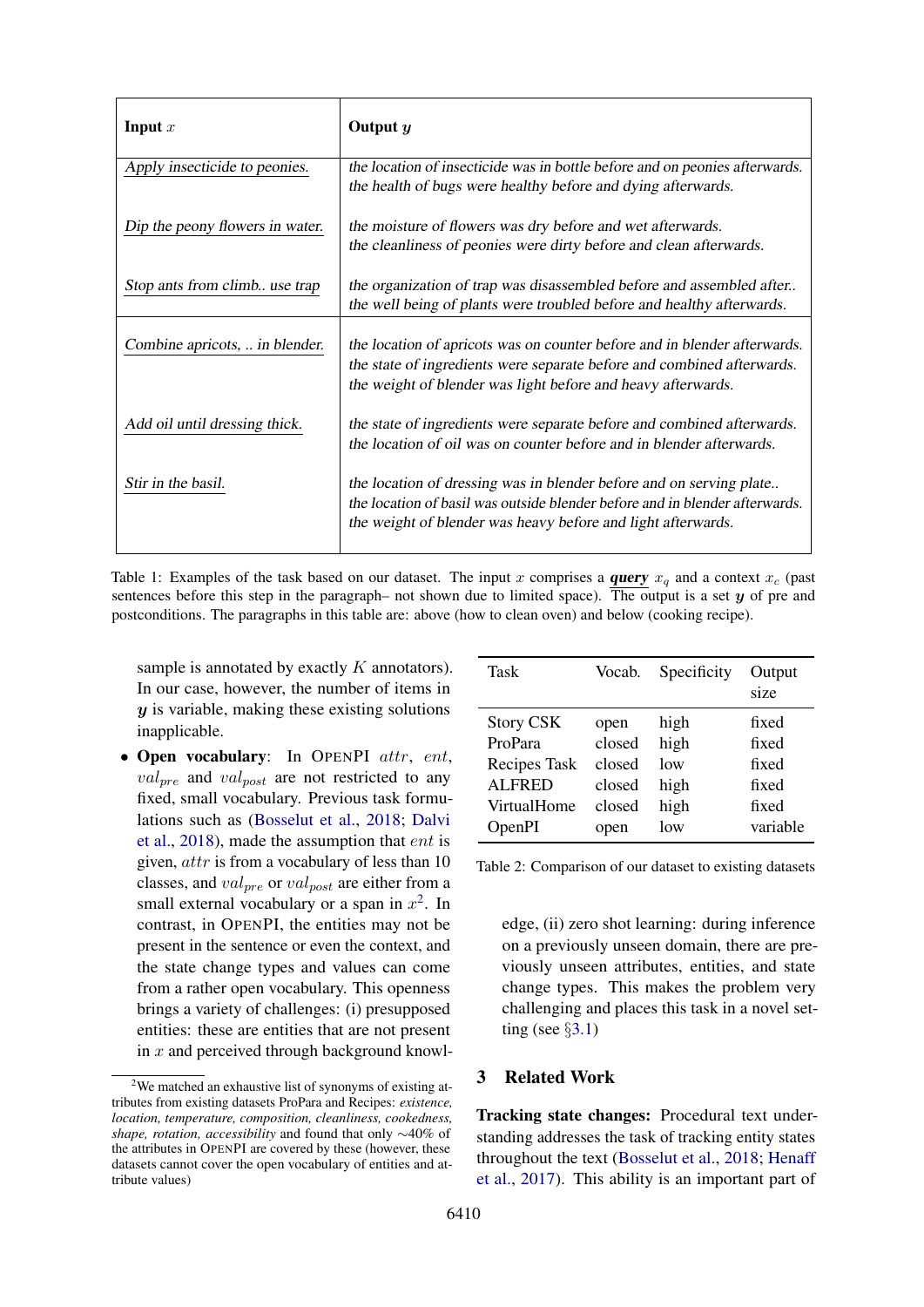text understanding. While syntactic parsing methods such as AMR (abstract meaning representation) [\(Banarescu et al.,](#page-8-9) [2013\)](#page-8-9) represent "who did what to whom" by uncovering stated facts, tracking entity states uncovers unstated facts such as how ingredients change during a recipe.

Datasets with closed state changes: The bAbI dataset [\(Weston et al.,](#page-9-2) [2015\)](#page-9-2) includes questions about objects moved throughout a paragraph, using machine-generated language over a deterministic domain with a small lexicon. The SCoNE dataset [\(Long et al.,](#page-8-10) [2016\)](#page-8-10) contains paragraphs describing a changing world state in three synthetic, deterministic domains. However, approaches developed using synthetic data often fail to handle the inherent complexity in language when applied to organic, real-world data [\(Hermann et al.,](#page-8-11) [2015;](#page-8-11) [Winograd,](#page-9-3) [1972\)](#page-9-3). The ProPara dataset [\(Dalvi et al.,](#page-8-3) [2018\)](#page-8-3) contains three state changes *(create, destroy, move*) for natural text describing scientific procedures. Other domain specific datasets include recipe domain [\(Bosselut et al.,](#page-8-4) [2018\)](#page-8-4), and biology experiments [\(Mysore et al.,](#page-8-1) [2019\)](#page-8-1). These datasets contain a small, closed set of state change types that are relevant to a specific domain. Our dataset is general domain, and to accommodate this generality we have an open vocabulary of state changes.

Datasets with open state changes: [\(Isola et al.,](#page-8-12) [2015\)](#page-8-12) propose manually defined antonymous adjective pairs (big, small) to define transformations in images, and this was an inspiration for us to use adjectives as open state changes in OPENPI Knowledge bases such as ConceptNet [\(Speer and](#page-9-4) [Havasi,](#page-9-4) [2013\)](#page-9-4) and ATOMIC [\(Sap et al.,](#page-8-13) [2019\)](#page-8-13) contain (open) pre-conditions and post-conditions but they are agnostic to context. Context plays a role when dealing with a large number of state changes types e.g., if "a stone hits a glass" then the glass would break but this is not the case if "a soft toy or a sound wave hits the glass". Our dataset contains context information, an important training signal for neural models.

Current knowledge bases (such as ATOMIC) contain social rather than physical effects. As a result, generation models trained on these knowledge bases incorrectly force the effects to be social. For example, COMET [\(Bosselut et al.,](#page-8-14) [2019\)](#page-8-14), trained on ATOMIC data, when applied on "Cans are tied together and transported to a recycling center", in-correctly predicts<sup>[3](#page-3-2)</sup> person goes to recycle center,

<span id="page-3-2"></span><sup>3</sup>Manually inspecting the 45 predictions made by COMET

Person needs to be arrested  $\rightarrow$  Person is arrested, gets dirty.

#### <span id="page-3-1"></span>3.1 Positioning OPENPI

Figure [2.1](#page-2-1) projects existing tasks and models along two different dimensions (open vocabulary, and variable-size low-specificity). We find that models bottom-left quadrant represents majority of the existing work on state changes such as ProPara [\(Dalvi](#page-8-3) [et al.,](#page-8-3) [2018\)](#page-8-3) and bAbI [\(Weston et al.,](#page-9-5) [2016\)](#page-9-5)) in NLP community, and ALFRED [\(Shridhar et al.,](#page-9-6) [2019\)](#page-9-6) and VirtualHome [\(Puig et al.,](#page-8-15) [2018\)](#page-8-15) in Computer Vision. Correspondingly many models exist in that space ([\(Tandon et al.,](#page-9-7) [2018\)](#page-9-7), [\(Bosselut et al.,](#page-8-4) [2018\)](#page-8-4), [\(Henaff et al.,](#page-8-8) [2017\)](#page-8-8)). Very few models exist that can predict either open vocab [\(Rashkin et al.,](#page-8-5) [2018\)](#page-8-5), or variable size output [\(Bosselut et al.,](#page-8-4) [2018\)](#page-8-4). However, no existing task has both open vocabulary and variable-size low specificity– placing OPENPI in a novel space.

#### <span id="page-3-0"></span>4 Dataset

### 4.1 Data Collection

We set up a crowdsourcing task on Amazon Mechanical Turk where the annotators author the  $y=\{y_i\}$  for every sentence of a <wikihow.com> article, filling in a sentence template for each  $y_i$  as a guide. WikiHow contains a wide variety of goals (e.g., *how to wash dishes*) broken down into steps with detailed descriptions and pictorial illustrations, spanning across 19 categories. We selected a diverse subset of six popular categories and focus on action-oriented articles<sup>[4](#page-3-3)</sup>.

For a given WikiHow article, annotators were asked to describe up to six state changes for each step ( $0 \le |y| \le 6$ ), and were paid fairly<sup>[5](#page-3-4)</sup>. Each state change description consists of precondition  $(y_i^{pre}$  $i^{pre}$ ), postcondition ( $y_i^{post}$  $i<sup>post</sup>$ ), and the (physical) attribute. Restricting the annotators to a template for state change described in §[2,](#page-1-1) yields much better quality than free-form. This was a pragmatic

on this sentence, we found only one partially correct prediction that the human has to get to the recycle center before.

<span id="page-3-3"></span><sup>&</sup>lt;sup>4</sup>We exclude WikiHow articles with steps containing stative verbs such as *know, see, want*, etc., and remove articles with too few (less than 4) or too many steps (7 or more). The selected categories are in Table [3.](#page-5-2)

<span id="page-3-4"></span> $5$ We set the reward to be \$0.07 for each of the first three state changes, and \$0.14 for each of the additional three state changes in order to encourage workers to write as many state changes as possible. All annotators met the following prerequisites as a minimum qualification: (1) 5K previous HITs approvals, (2) 99% or higher approval rate, (3) location is US, UK, CA, AU, or NZ.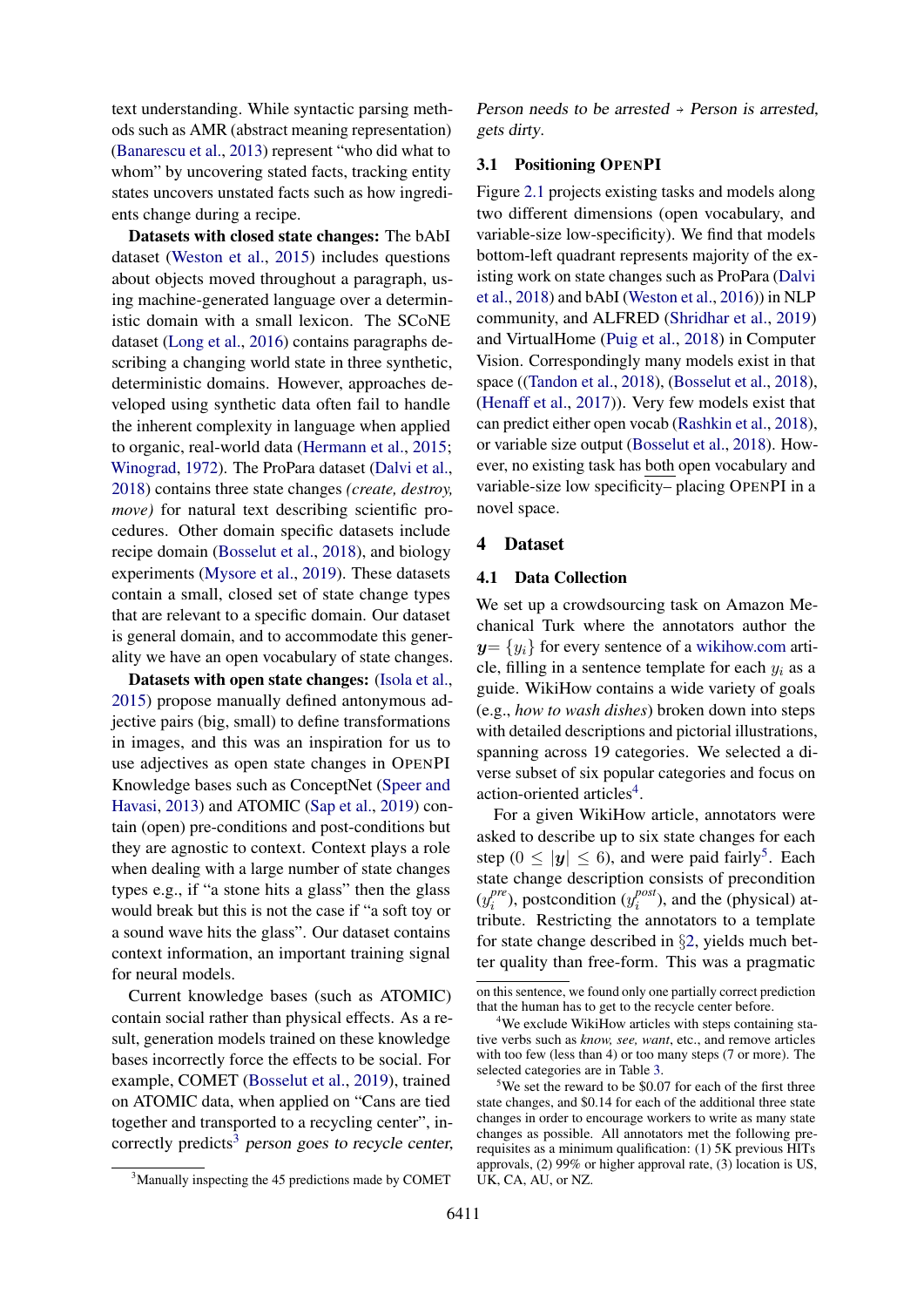choice, to encourage Turkers to give a complete description but not add extra noise. In an earlier pilot, we tried upto 10 changes but Turkers found the task too difficult and complained. Six empirically resulted in the best level of agreement and completeness among annotations, while also retaining diversity.

The annotators were encouraged (but not required) to pick from a pre-defined vocabulary of 51 WordNet derived attributes.

# <span id="page-4-1"></span>Title: How to Keep Car Windows Fog Free Using a Potato

Step 1: Cut a raw potato in half.



Step 2: Rub the cut side of one half potato on the window.



Step 4: Leave to dry without touching.



Figure 2: Data collection procedure: Crowdworkers are shown the article title, step descriptions and optionally the corresponding image, and asked to write up to six state changes  $(y_i^{pre}, y_i^{post}, attr)$  per step. See the appendix for a sample of the annotation task.

We performed two sets of annotations for every article, one where the annotators see the pictorial illustration of a step and one without. Visuals helped the annotators to provide more state changes (e.g., the color of cut potato turns gray). In total, one article is annotated four times (two turkers each for with and without images)– making the cost of annotation \$3.6 in average per article. See Figure [2](#page-4-1) for an example of the annotation procedure.

After collecting the data, we cleaned up the state changes by asking three crowd workers if each state change is valid or not with the same annotation setting as data collection (e.g., with or without visual illustration). We discarded state changes that did not get the agreement by the majority (2 or more workers). With this cleaning step, the total number of state changes changed from 33,065 to 29,928.

The small number of errors encountered during vetting fell into five categories:

- (∼45% of the errors) Obscure attributes/ values, e.g., state of clubhouse was spoken of before.
- (∼20%) State change of future steps, e.g., Prepare the pot  $\rightarrow$  location of veggies in pot
- $(\sim 15\%)$  Mismatch of attribute and value: shape of lemon was solid
- $(\sim 10\%)$  State change of the reader, not the actor: knowledge of you becomes aware
- (∼10%) Factual errors: annotated change does not occur or tautologously refers to the action.

#### <span id="page-4-0"></span>4.2 Dataset statistics

The resulting OPENPI dataset comprises 29,928 state changes over 4,050 sentences from 810 Wiki-How articles. Of these, 15,445 (4.3 per step) state changes were obtained from the *with images* setting and 14,483 (3.8 per step) from *without images*, indicating that the additional visual modality helped workers to come up with more state changes (e.g., the color of cut potato turns gray). These WikiHow articles were from six categories, see Table [3.](#page-5-2) The number of state changes in a category depends on the density of entities and their changes e.g., cooking related articles include multiple ingredients and instruments that undergo state changes.

Two thirds of the state changes are adjective phrases (avg. length 1.07 words) and the remaining one third are relational phrases (avg. length 2.36 words). Attributes, entities, adjective phrases, relational phrases all follow a power-law like distribution. The most popular adjectives were {*dry, empty, clean, wet, dirty, full, heavier, lighter, hot, whole, cool, cold*}, and the most popular relational phrases were location-indicating prepositions. About 20% of the attributes are present in 80% of the data.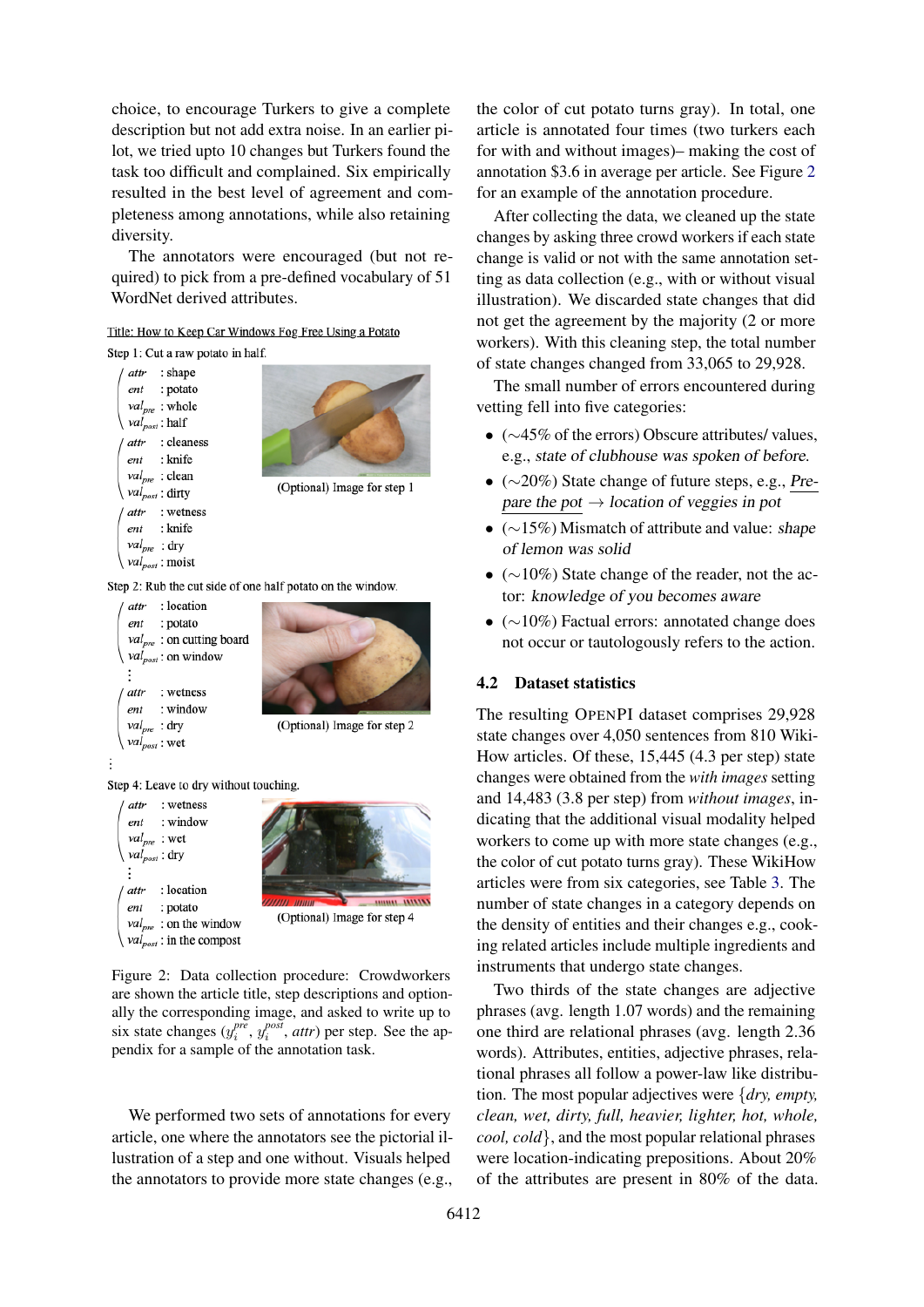<span id="page-5-2"></span>

| WikiHow cat.     | # para | y     | $w/$ img | W/O   |
|------------------|--------|-------|----------|-------|
| Food & Entertain | 197    | 9942  | 5399     | 4543  |
| Home & Garden    | 199    | 6961  | 3758     | 3203  |
| Hobbies & Craft  | 193    | 4766  | 2375     | 2391  |
| Sports & Fitness | 95     | 3361  | 1662     | 1699  |
| Cars & Vehicles  | 43     | 1656  | 818      | 838   |
| Health           | 77     | 3036  | 1433     | 1603  |
| $\Delta$ 11      | 858    | 29928 | 15445    | 14483 |

Table 3: Basic statistics of the OPENPI dataset: the articles' WikiHow category, the number of WikiHow articles (i.e., paragraphs) in each category and number of state changes  $|y|$  (total), and data collected using with, and without image setting).

The long tail of the remaining 80% attributes indicates why open attributes are important. As similar attributes can be expressed differently in text e.g., *wetness* and *moisture*, we analyzed a few data points to observe a large agreement between annotators in choosing attributes (the average size of attribute clusters was only 1.2).

We split the data into training, development, and test sets. To evaluate model generalization, all the annotated articles in the Health category are marked as out-of-domain and placed (only) in the test set. All the remaining annotated articles are randomly assigned to one of the splits. The resulting training set has 23,869 state changes (3,216 instances because one instance comprises  $|y|$  state changes), dev set has 1,811 (274 instances), and test set has 4,248 (160 instances in domain, and 394 instances out-of-domain "Health").

#### 4.3 Dataset quality

We measure the quality (coverage) of the dataset by asking a human judge whether there is any new state change they can add. The judge added only 8.5% new state changes. This suggests that OPENPI has a high coverage of ∼91.5%, and a very high precision because of vetting.

These additions fell into four categories:

- (∼40% of additions) Indirect effect was missed, e.g., Place in freezer  $\rightarrow$  (existing) food cooler, (added) food container cooler
- (∼35%) Extra dimension of change (attribute) missed, e.g., (added) Change in texture, organization, open/closed state.
- (∼20%) Addition is a rewording hence not helpful e.g., cleanliness of windshield, (added) clarity of windshield

•  $(\sim 5\%)$  Addition is incorrect/obscure.

#### <span id="page-5-0"></span>4.4 Quantifying the reasoning challenges

Presupposed entities: About 61% of the entities in our development set are mentioned as spans in the context and paragraph, while the remaining 40% are unmentioned entities. About 35% of the unmentioned entities were derivatives of mentioned entities, i.e. synonym, hypernym-hyponym, or partwhole. The remaining 65% were presupposed (assumed) entities, e.g., containers of mentioned entities, surfaces, cooking instruments.

Open attributes: 78.9% of the examples contain the 51 predefined attributes that the annotators were supplied. The remaining examples contain 577 Turk authored open attributes and many of these are difficult to anticipate, e.g., cookedness, tightness, saltiness. This makes up a long tail distribution of an open vocabulary of attributes.

Zero-shot learning: The test-set contains: 1) paragraphs from five categories covered in the training set, 2) paragraphs from Health category for which there is no training data, to test zero-shot learning. Health test-subset is particularly challenging with 55% unmentioned entities (40% otherwise) and 33% unseen attributes (18% otherwise).

Variable size, low specificity output: A system needs to decide relevant entities and attributes would be relevant and generate possibly varying number of state changes for different steps. The dev set has on average seven state changes per step, and 3% of the steps have no state change.

#### <span id="page-5-1"></span>5 Model

OPENPI dataset poses unique challenges including presupposed entities, open attributes, zero-shot learning and variable-size, low specificity output (see Section [4.4\)](#page-5-0). These challenges make it difficult to apply existing entity tracking methods like ProStruct [\(Tandon et al.,](#page-9-7) [2018\)](#page-9-7), EntNet [\(Henaff](#page-8-8) [et al.,](#page-8-8) [2017\)](#page-8-8), NPN [\(Bosselut et al.,](#page-8-4) [2018\)](#page-8-4) without making significant changes to either the model or the task. E.g., the commonsense constraints in ProStruct do not scale with a large number of attributes, and EntNet is not suitable for a set output.

OPENPI is well-suited for a generation model because the output  $attr$  of ent was val<sub>pre</sub> before and  $val_{post}$  afterwards must be predicted using an open vocabulary. Therefore, as our baseline, we use the state-of-the-art pre-trained language model, GPT-2 [\(Radford et al.,](#page-8-16) [2019\)](#page-8-16), and fine-tune it for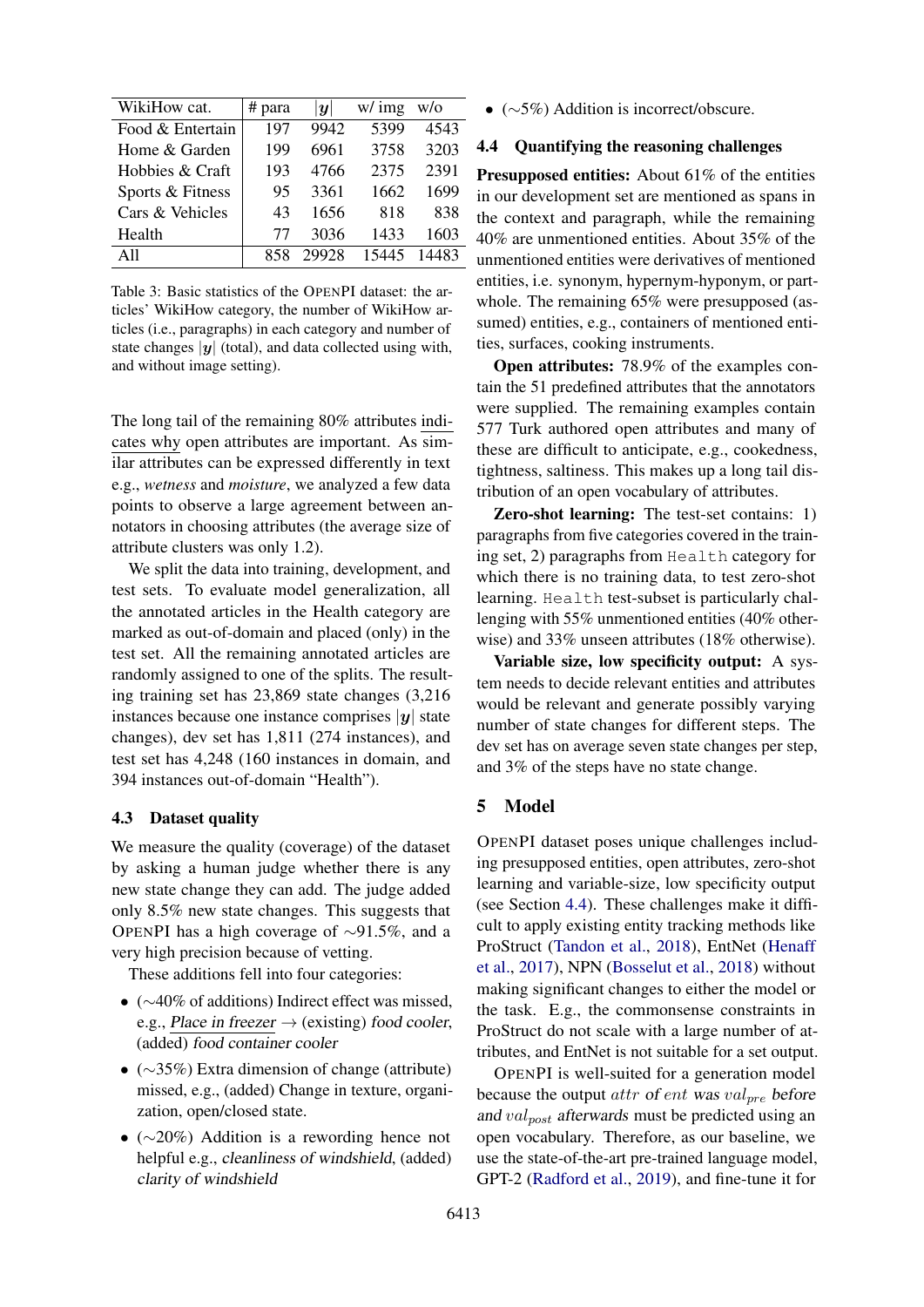<span id="page-6-0"></span>

Figure 3: Our GPT-2 based model for OPENPI

OPENPI task. The model takes as input a special [SEP] token separated  $x_c$  and  $x_q$ . The output is expected to be a set  $y$  of variable size. As noted in §[2.1,](#page-1-0) existing methods do not produce a variable size, low-specificity output. Instead we train the model to generate a long sequence of comma separated  $y_i$ . If there are no changes i.e.,  $|\boldsymbol{y}| = 0$ , then we set  $y = \{$  there will be no change.

Figure [3](#page-6-0) shows the model architecture. During decoding, we sample  $y_i$  as a sequence of output tokens generated by the model. The generation output accounts for all aspects of the state change the attribute, entity, and before, after values.

### 6 Experiments

#### 6.1 Metrics

To measure the performance on OPENPI we compare the predicted set  $y$  and gold set  $y^*$ , for every point  $x$ . Precision for a data point  $x$  is computed based on the best matching gold state change for each predicted state change i.e.,  $P(x) =$ 1  $\frac{1}{2} \sum_{y \in y} max_{y*} O(y*^{pre}, y^{pre}) + O(y*^{post}, y^{post}).$ Similarly, recall is based on the best matching predicted state change for each gold state change i.e.  $R(x) = \frac{1}{2} \sum_{y * \in \mathbf{y}^*} max_y O(y *^{pre}, y^{pre}) +$  $O(y*<sup>post</sup>, y<sup>post</sup>)$ . The string overlap function  $O(.)$ can use any of the standard generation metrics: exact match, BLEU, METEOR or ROUGE<sup>[6](#page-6-1)</sup>. We

report micro-averaged precision, recall, F1 scores for different choices of  $O(.)$ .

We remove template words before string comparison to avoid inflating scores for template words. We did not perform facet-based evaluation of the templated output for two reasons. Firstly, while it might seem when computing overlaps of gold and predicted state changes as two long strings, BLEU or ROUGE may accidentally see an overlap when there was none. That is unlikely in practice because the entities, attributes, and values are quite distinct and scoring accidental overlaps is uncommon. Secondly, our evaluation metric (F1, precision, recall) matches a list of predictions against a list of gold references. It is unclear how to compute F1 over individual facets that requires the best match based on all facets as tuple.

We also found that when manually evaluating on  $\sim$ 200 dev datapoints, the score was systematically a few (∼10%) points higher than BLEU, while the trends and model rankings remained the same, indicating robustness of the automatic metric.

Therefore, the proposed metric aligns with human evaluation, and is able to use existing generation metrics thereby simplifying evaluation, allowing easier reproducibility.

### 6.2 Evaluation

We evaluate state of the art generation model GPT-2 on OPENPI dataset. As mentioned in Section [4.2,](#page-4-0)

<span id="page-6-1"></span><sup>6</sup> <github.com/allenai/abductive-commonsense-reasoning>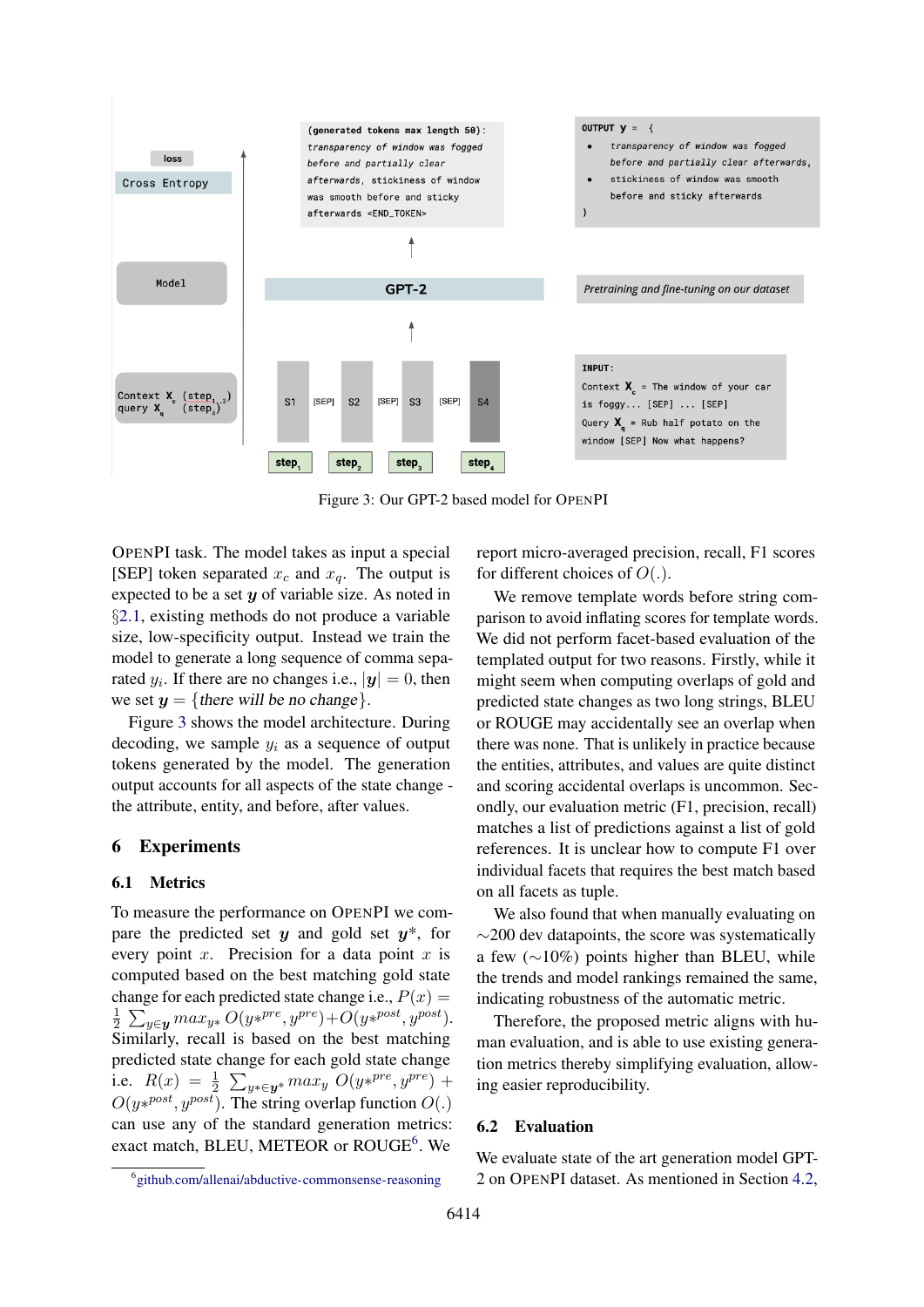OPENPI consists of two kinds of annotations: withimages (turkers were shown images along with text for each step of the procedure) and without-image (turkers looked at only text to predict state changes). GPT-2 gets to see only text as input but the state changes it has to predict are different depending on the setting. Table [4](#page-7-1) reports P, R and F1 when GPT-2 model is tested on different subsets.

The GPT-2 model struggles to predict the right set of state changes indicating that the task is hard. Challenges include lexical variation on entities (in context vs. in gold), unseen categories, limited context for the initial sentences in the paragraph an so on. Detailed error analysis is presented in §[6.3.](#page-7-0)

<span id="page-7-1"></span>

|                | F1 based on |      |                   |
|----------------|-------------|------|-------------------|
|                | Exact       |      | <b>BLEU ROUGE</b> |
| with-image     | 5.1         | 14.3 | 29.1              |
| without-image  | 3.6         | 13.4 | 28.2              |
| Entire dataset | 43          | 16.1 | $32\Delta$        |

Table 4: GPT-2 on OpenPI, and its sub-categories.

<span id="page-7-2"></span>

| Models                                                                                 | <b>BLEU</b> scores |  |  |  |
|----------------------------------------------------------------------------------------|--------------------|--|--|--|
|                                                                                        |                    |  |  |  |
| seen category $\begin{vmatrix} 25.1 & 18.4 & 17.1 \\ 24.4 & 17.4 & 15.7 \end{vmatrix}$ |                    |  |  |  |
|                                                                                        |                    |  |  |  |

Table 5: GPT-2 on topics seen, unseen during training.

OPENPI testset comprises of both unseen and seen categories, and we report BLEU separately on these subsets. Results from table [5](#page-7-2) presents an encouraging result that GPT-2 generalizes to unseen topics even though the scores on seen categories is understandably a little higher (F1 of 17.1 for seen category vs 15.7 for unseen categories).

## <span id="page-7-0"></span>6.3 Error analysis

To better understand model shortcomings, the error types in dev predictions are illustrated (Table [6\)](#page-7-3).

1. Wrong attribute  $(attr(y<sub>i</sub>))$ : In 51% state changes produced by the GPT-2 model, predicted attribute is incorrect. Often (∼20% of cases) predicted attribute is *state*, i.e. the model couldn't name the attribute.

Gold: wetness of potatoes was wet before, and dry after Pred: state of potatoes was wet before, and dry after

<span id="page-7-3"></span>

| Error type            | freq  |    |
|-----------------------|-------|----|
| Wrong attribute       | 826   | 51 |
| Wrong entity          | 964   | 59 |
| Wrong adjective       | 989   | 41 |
| Wrong relation phrase | 456   | 17 |
| Any of the above      | 1.622 |    |

Table 6: Error types in 1,811 dev predictions. One state change prediction can have multiple error types.

- 2. Wrong entity  $(ent(y_i^{pre}))$  $i<sup>pre</sup>)$ ): The model predicted incorrect entity 59% of the times. For 32% of the entity errors, the gold entity was unmentioned in the input text.
	- (i) Entities present as span (68%): Typically, a related but not same entity is predicted:



- (ii) Derivable entities: (3%) These entities are typically a lexical variation of the entities in the paragraph. E.g., spray paint silk floral arrangement to change color or freshen its hue, the model predicted
	- G: ..plant was dry before, and wet after
	- P: ..cloth was dry before, and wet after

The following example also mentions a derivable entity and both gold and prediction are imply the same but it is difficult to automatically check that. E.g., Keep the craft steady as others board.

| G: stability of boat was rocking  steadied after |
|--------------------------------------------------|
| P: stability of craft was wobbling  steady after |

(iii) Unmentioned entities: (29%). These types of errors are very difficult to overcome because the entities are typically not mentioned at all in the generated output. For instance in the following, loser and rider both refer to the same person in the text, G: ..loser was alive before, and dead after

P: ..rider was alive before, and killed after

In about 20% of such erroneous predictions, the model predicted the  $adj(y_i^{pre})$  $i^{pre})$ correctly. This may be because attribute is a good indicator of the adjectives.

3. Wrong  $adj(y_i^{pre})$  $i_i^{pre}$  : (41%) The model pre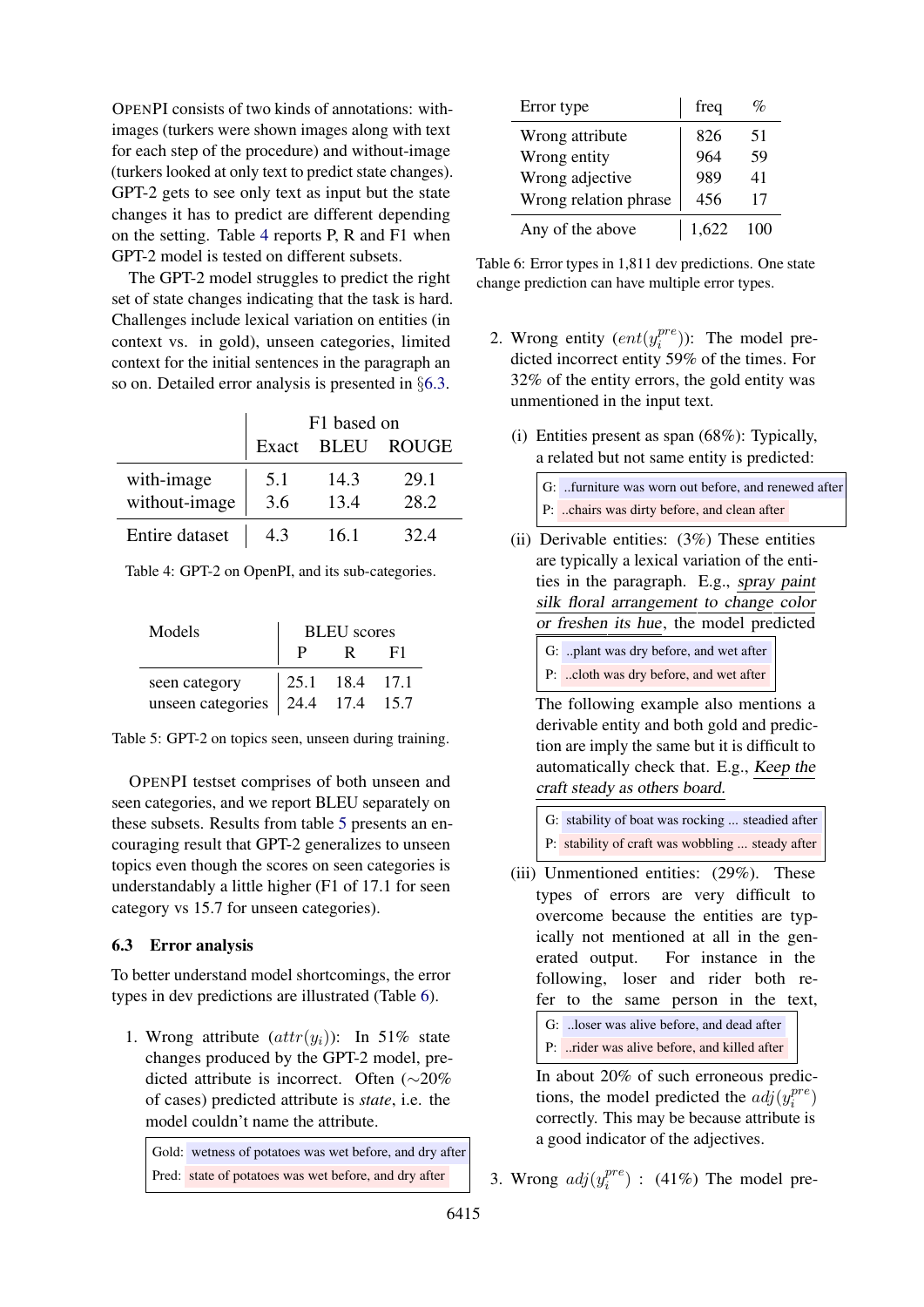dicts incorrect adjectives, such that in some cases the erroneous adjectives might not apply to the given entity, or the adjective values are swapped between pre and post condition. An example is shown below:

| G  curtains was white before, and painted after  |  |
|--------------------------------------------------|--|
| P: double curtains was colorless  colorful after |  |

- 4. Wrong  $relp(y_i^{pre})$  $i_i^{pre}$ ) (17%): We find that relational phrases are very hard for the model currently. 184 out of 210 relational state changes predicted by the model have incorrect relational phrase. We believe that this poses a challenging research problem for future models. G: knowledge of animals was absent ... present after P: details afterwards was ignored ... discussed after
- 5. Length of the context plays an important role. Without any context (e.g., for the first step), the model gets a low accuracy of 8.3%.

# 7 Conclusion

We presented the first dataset to track entities in open domain procedural text. To this end, we crowdsourced a large, high-quality dataset with examples for this task. We also established a strong generation baseline highlighting the difficulty of this task. As future work, we will explore more sophisticated models that can address the highlighted shortcomings of the current model. An exciting direction is to leverage visuals of each step to deal with unmentioned entities and indirect effects.

### References

- <span id="page-8-9"></span>Laura Banarescu, Claire Bonial, Shu Cai, Madalina Georgescu, Kira Griffitt, Ulf Hermjakob, Kevin Knight, Philipp Koehn, Martha Palmer, and Nathan Schneider. 2013. Abstract meaning representation for sembanking. In *LAW@ACL*.
- <span id="page-8-2"></span>Mario Bollini, Stefanie Tellex, Tyler Thompson, Nicholas Roy, and Daniela Rus. 2012. Interpreting and executing recipes with a cooking robot. In *ISER*.
- <span id="page-8-4"></span>Antoine Bosselut, Omer Levy, Ari Holtzman, Corin Ennis, Dieter Fox, and Yejin Choi. 2018. Simulating action dynamics with neural process networks. *ICLR*.
- <span id="page-8-14"></span>Antoine Bosselut, Hannah Rashkin, Maarten Sap, Chaitanya Malaviya, Asli Celikyilmaz, and Yejin Choi. 2019. Comet: Commonsense transformers for automatic knowledge graph construction. In *ACL*.
- <span id="page-8-3"></span>Bhavana Dalvi, Lifu Huang, Niket Tandon, Wen-tau Yih, and Peter Clark. 2018. Tracking state changes in procedural text: A challenge dataset and models for process comprehension. *NAACL*.
- <span id="page-8-7"></span>Jun Gao, Wei Bi, Xiaojiang Liu, Junhui Li, and Shuming Shi. 2019. Generating multiple diverse responses for short-text conversation. In *AAAI*.
- <span id="page-8-0"></span>Arthur C. Graesser. 1981. Prose comprehension beyond the word. In *Springer*.
- <span id="page-8-8"></span>Mikael Henaff, Jason Weston, Arthur Szlam, Antoine Bordes, and Yann LeCun. 2017. Tracking the world state with recurrent entity networks. In *ICLR*.
- <span id="page-8-11"></span>Karl Moritz Hermann, Tomas Kocisky, Edward Grefenstette, Lasse Espeholt, Will Kay, Mustafa Suleyman, and Phil Blunsom. 2015. Teaching machines to read and comprehend. In *Advances in Neural Information Processing Systems*, pages 1693–1701.
- <span id="page-8-12"></span>Phillip Isola, Joseph J. Lim, and Edward H. Adelson. 2015. Discovering states and transformations in image collections. *CVPR*.
- <span id="page-8-6"></span>Mainak Jas and Devi Parikh. 2015. Image specificity. *2015 IEEE Conference on Computer Vision and Pattern Recognition (CVPR)*, pages 2727–2736.
- <span id="page-8-10"></span>Reginald Long, Panupong Pasupat, and Percy Liang. 2016. Simpler context-dependent logical forms via model projections. In *ACL*.
- <span id="page-8-1"></span>Sheshera Mysore, Zach Jensen, Edward Kim, Kevin Huang, Haw-Shiuan Chang, Emma Strubell, Jeffrey Flanigan, Andrew McCallum, and Elsa Olivetti. 2019. The materials science procedural text corpus: Annotating materials synthesis procedures with shallow semantic structures. *arXiv preprint arXiv:1905.06939*.
- <span id="page-8-15"></span>Xavier Puig, Kevin Ra, Marko Boben, Jiaman Li, Tingwu Wang, Sanja Fidler, and Antonio Torralba. 2018. Virtualhome: Simulating household activities via programs. *2018 IEEE/CVF Conference on Computer Vision and Pattern Recognition*, pages 8494– 8502.
- <span id="page-8-16"></span>Alec Radford, Jeffrey Wu, Rewon Child, David Luan, Dario Amodei, and Ilya Sutskever. 2019. Language models are unsupervised multitask learners. *OpenAI Blog*, 1(8):9.
- <span id="page-8-5"></span>Hannah Rashkin, Antoine Bosselut, Maarten Sap, Kevin Knight, and Yejin Choi. 2018. Modeling naive psychology of characters in simple commonsense stories. In *ACL*.
- <span id="page-8-13"></span>Maarten Sap, Ronan Le Bras, Emily Allaway, Chandra Bhagavatula, Nicholas Lourie, Hannah Rashkin, Brendan Roof, Noah A. Smith, and Yejin Choi. 2019. Atomic: An atlas of machine commonsense for ifthen reasoning. In *AAAI*.